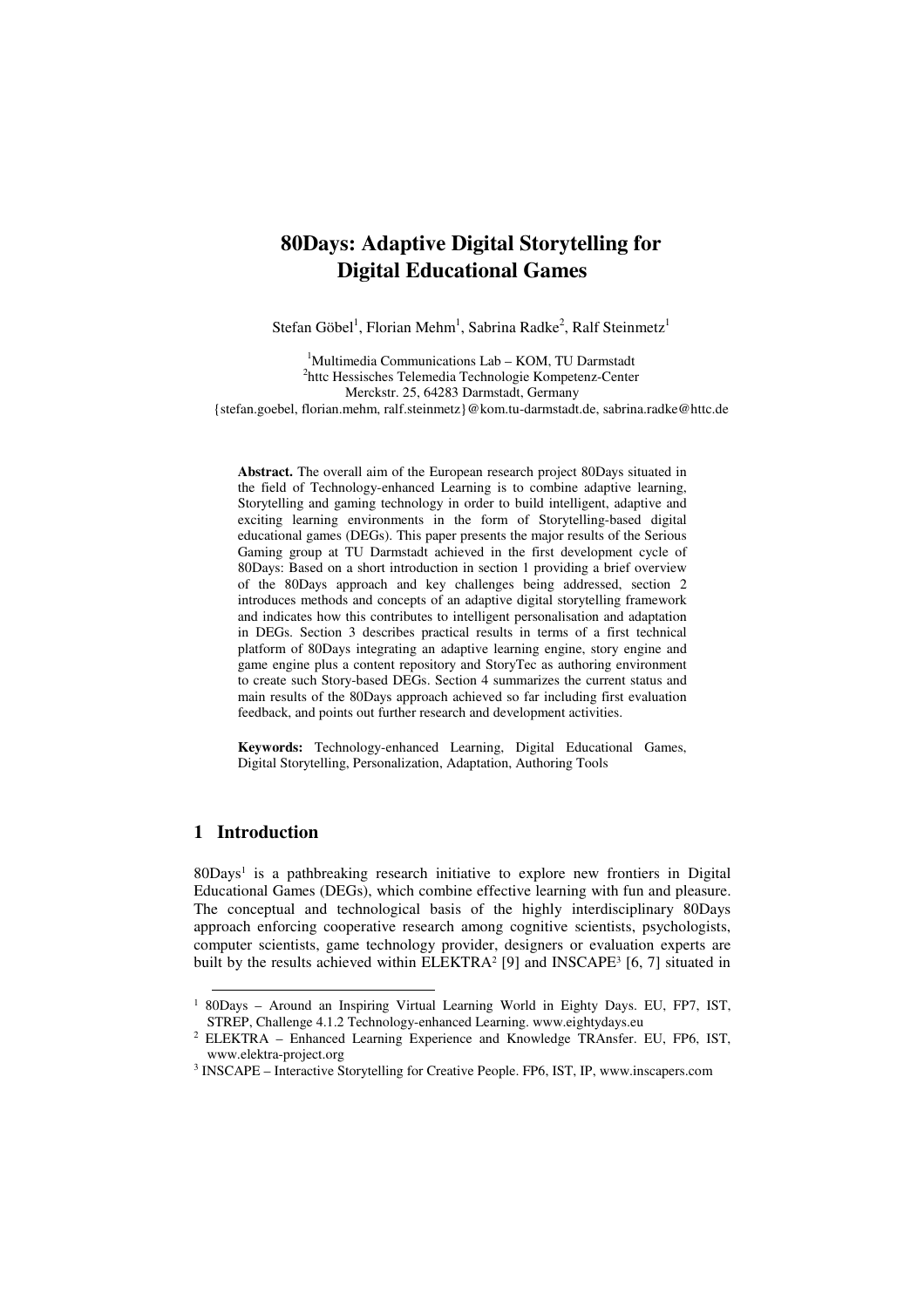the fields of Technology-enhanced, game-based Learning respectively Intelligent Content and Semantics and authoring tools for the creation of interactive multimedia stories. Hereby, the Serious Gaming group at TU Darmstadt (TUD; being established late 2008, arisen from the former Digital Storytelling group at the Computer Graphics Center (ZGDV e.V.) in Darmstadt) brings in its comprehensive know-how in the area of Interactive Digital Storytelling and Storytelling based Edutainment applications [8]

as well as its technical achievements out of INSCAPE, namely ICML as XML-based format to describe interactive stories and first demonstrator versions of a Story Engine and a Story Editor [5] to create, structure, experience and control ICMLencoded stories in Storytelling platforms such as INSCAPE. These concepts and technologies are further cultivated within 80Days and –combined with learning and gaming concepts– being adapted to the needs of Story-based DEGs (see Figure 1).

The main questions tackled within the first project period of 80Days have been



*"What makes a good, Story-based learning game?"* on a fundamental level and, more concrete *"How to build such an exciting game?"* as well as *"How does a story continue at a certain moment during play?"*. To answer these questions, the consortium investigated research in adaptive, interactive digital storytelling as well as learning and psychology including competence development.

From a Storytelling perspective, the major challenges we addressed so far concern a) integration issues, both on a conceptual and technical level, b) the Narrative Paradox describing the conflict between author and player control [12], c) the question what happens during run-time when some conflicts occur among the different approaches and underlying methodologies respectively among the corresponding run-time components (Game Engine, Story Engine and Adaptive Learning Engine) and how the game continues? The following sections of this paper concentrate on those adaptive storytelling aspects for DEGs; first conceptual approaches to merge Storytelling and learning aspects and related State-of-the Art research work are described by Kickmeier-Rust, Göbel and Albert in [11], detailed information about methodologies of the Learning engine is provided by Albert and Peirce et. al. in [1] and [15].

## **2 Adaptive Digital Storytelling Framework**

During the first project year of 80Days, an adaptive storytelling framework has been conceptualized addressing the RTD issues mentioned above. Central aspects include the analysis and use of appropriate story forms, structural story models (serving as the threads of stories) and the conceptualization of Narrative Game-based Learning objects (NGLOBs) as atomic story units to compose such Story-based DEGs.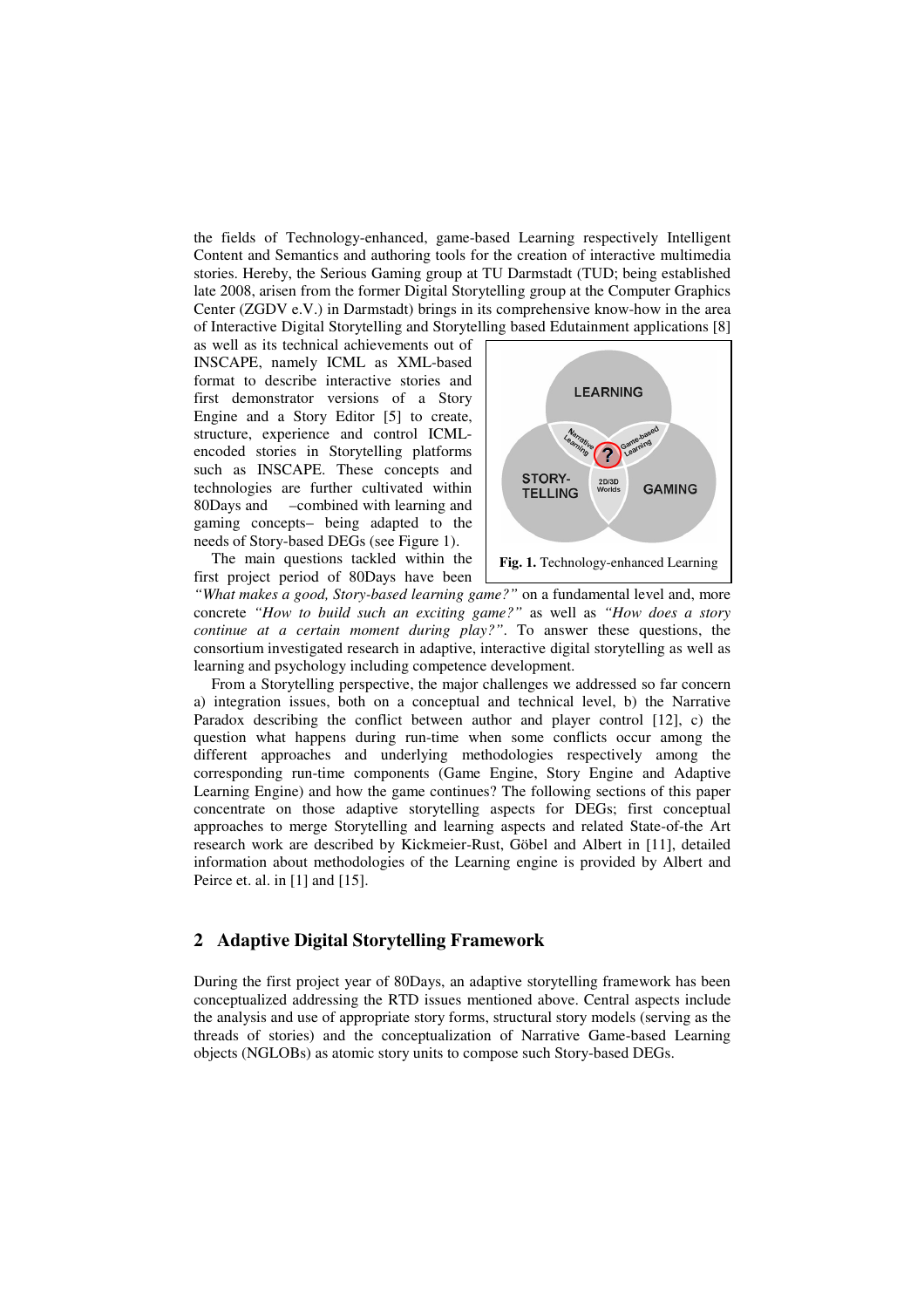#### **2.1 Story Forms – Sequencing in DEG**

With respect to macro adaptation and the question how a story continues at a specific moment during play, figure 2 presents the main classes of story forms for games and the pros and cons of its usage for sequencing and macro adaptation in DEGs.



Fig. 2. Story Forms: Linear (left), branching, non-linear (center), modular, re-use (right)

The simplest form represents the linear approach: The advantages are that the author has full control of the story and it is quite easy to implement that approach from a game developers perspective. Contrary, the major drawback is the lack of flexibility and possibilities for personalisation and adaptation in the sense of macro adaptivity and sequencing. Branching is a little more complex than the pure linear approach and more expensive in terms of content production, however, there is still full authorial control and a lack of flexibility for macro adaptation.

The non-linear approach is more flexible and provides some space for macro adaptation and sequencing of story units due to the variety of transitions per story unit. Nevertheless, there is a limited possibility to combine and re-use story units in different scenarios, story lines and contexts, for instance different user groups, game lengths or game modes in 80Days.

Within the modular approach, the set of story units might be understood as "a sea" of story modules, which might be (in principle) freely connected and combined with each other. This approach builds the basis for emergent narrative Storytelling systems [4, 13] and offers best opportunities for macro adaptation and an almost endless set of possible storylines/paths or sequences of story modules. On the other side authorial control is very limited –contrary, the player gets more or less full control over the scenario– and it becomes quite difficult to "guarantee" a suspenseful story.

In sum, it is definitely not possible to determine which story form is most appropriate for adaptive, Story based DEGs. Contrary, from our perspective, the challenge is to combine the different forms and find some good balance among linear and modular concepts to provide enough flexibility for macro adaptation and sequencing on the one hand and simultaneously to "guarantee" some suspenseful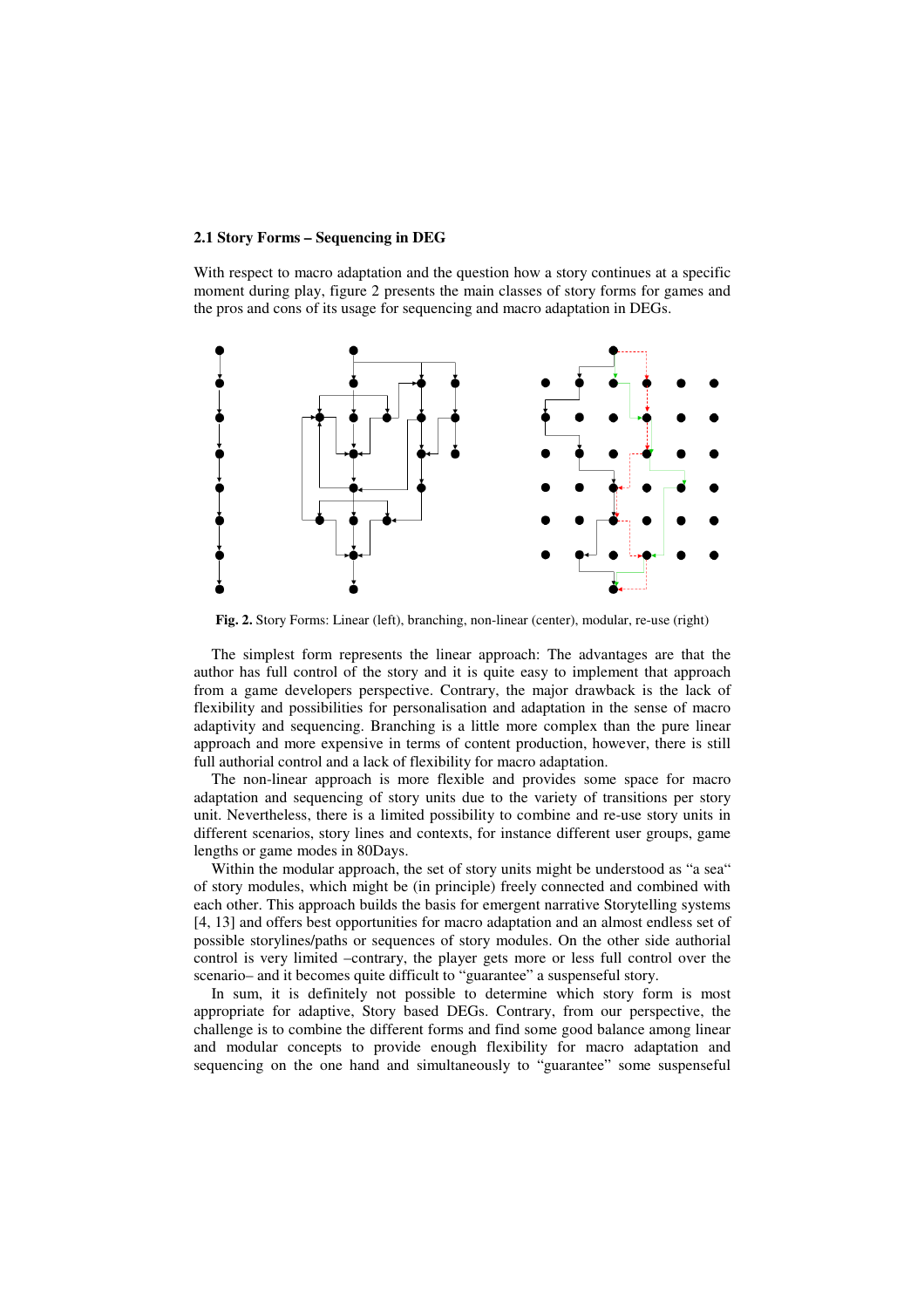story based on well-proven and elaborated story structures such as story models used in literature, theatre, TV/film or Story-driven adventure games.

#### **2.2 Hero's Journey as Thread**

From a top-down perspective, that combination of linear and modular concepts might result in some guided, but still open and flexible story structure such as the Hero's Journey [2, 16] well proven in the field of learning games, especially learn adventures. We identified the Hero's Journey (see figure 3) as the most appropriate existing story model matching the requirements of 80Days to create highly flexible and adaptive, yet suspenseful and informative DEGs following the RTD paradigms of 80Days.



**Fig. 3.** Hero's Journey story model (left) – linear and modular story units (right).

In demonstrator 1 of the 80Days approach being prepared as "early demonstrator" after project month 15, the first part of the Hero's Journey (the departure) and a good portion of the middle part (the initiation), have been covered: A cinematic intro has been produced to cover the story start and first steps of the Hero's Journey, a tutorial (introducing geography as subject and explaining the gameplay) might be understood as first threshold.

Further, different micro missions (~story units or quests/ level in a typical game) refer to the dramaturgic function of the road of trials, which represents the modular part of the story model. This means, (in theory) the players can decide the order of micro missions on their own, whereby, (in practice) not all sequences (=learning paths) do make sense. For instance, based on CbKST (Competence-based Knowledge Space Theory) and underlying skill structures [3], it might be better to visit a micro mission 1 first and to learn something about subject A, before mission 2 with a subject B (where it is useful or even necessary to have some background knowledge on skill A). Therefore, the skill structure and useful transitions among micro missions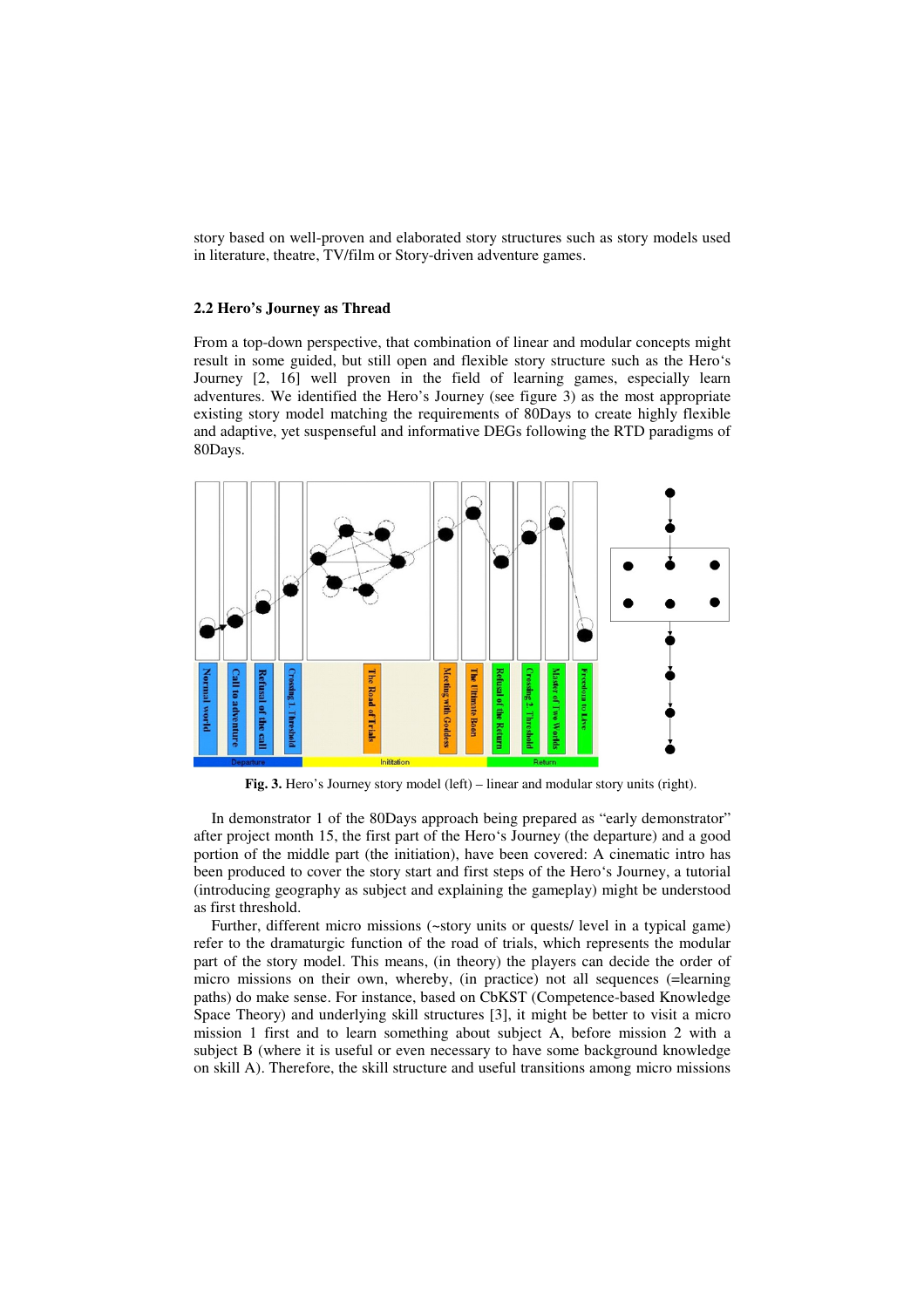are used within the authoring tool to define reasonable transitions among micro missions and its corresponding associated skills.

The rest of the story model, especially the climax of the story, where the transfer of the moral of the story (*"Save the earth!"* in the DEG on geography in demonstrator 1 of the 80Days approach) should take place and the third part of the story, the return to the ordinary world, will be tackled within the next project period for the preparation of a second demonstrator version.

#### **2.3 Narrative Game-based Learning Objects**

From a bottom-up perspective, the question is what makes an atomic story unit combining storytelling, learning and gaming methodologies and how to combine those units in a reasonable sequence.

For that, in a first step we extended our existing model for story objects and conceptualised narrative, game-based learning objects and annotated the story objects of ICML with a triple  $F_D$  x  $F_L$  x  $F_G$  of dramaturgic, learning and gaming functions: A dramaturgy function  $F<sub>D</sub>$  has been introduced in order to indicate which dramaturgic steps (of an underlying story model such as the Hero's Journey) are fulfilled (by which degree) by a NGLOB; the related skills are covered by a learning function  $F_L$ and the game modes (referring to different user and player groups) by a gameplay function  $F_G$ . Further, weight factors  $w_D$ ,  $w_L$  and  $w_G$  have been defined to indicate the degree of appropriateness of particular NGLOBs to fulfil a specific dramaturgic function (a concrete step of the Hero's Journey, e.g. to transport the moral of a story), learning function (e.g. to provide map skills in the subject of geography via specific methodic-didactic concepts and interaction templates) or gameplay function (e.g. to provide as much as possible information for studious gamers or to make a learning situation as exciting as possible to match the needs and expectations of experienced gamers familiar with action games and a high amount of interactivity).

These concepts have been fully implemented in the ICML format and have been taken into account within the development of the first releases of the Story Engine and Story Editor.

## **2.4 Story Pacing**

Concerning intelligent personalization, adaptation and the re-use of content for different user scenarios and contexts, we have elaborated a set of game modes, which represent different speed versions of the game as well as story pacing mechanisms.

Within a login screen at game start, the users are asked to provide some information about their age, gender, game experience and sensation seeking tendency. Based on that assessed criteria an estimation of the users' preference to different game modes is undertaken and the user is assigned to one of the user groups related to the game modes "relaxed version", "driven version" and "fast version". The different game modes are characterized by different speed versions of the game: For instance, within the relaxed version we provide explorative flying without any time pressure; within the driven version there is some time pressure and a virtual character called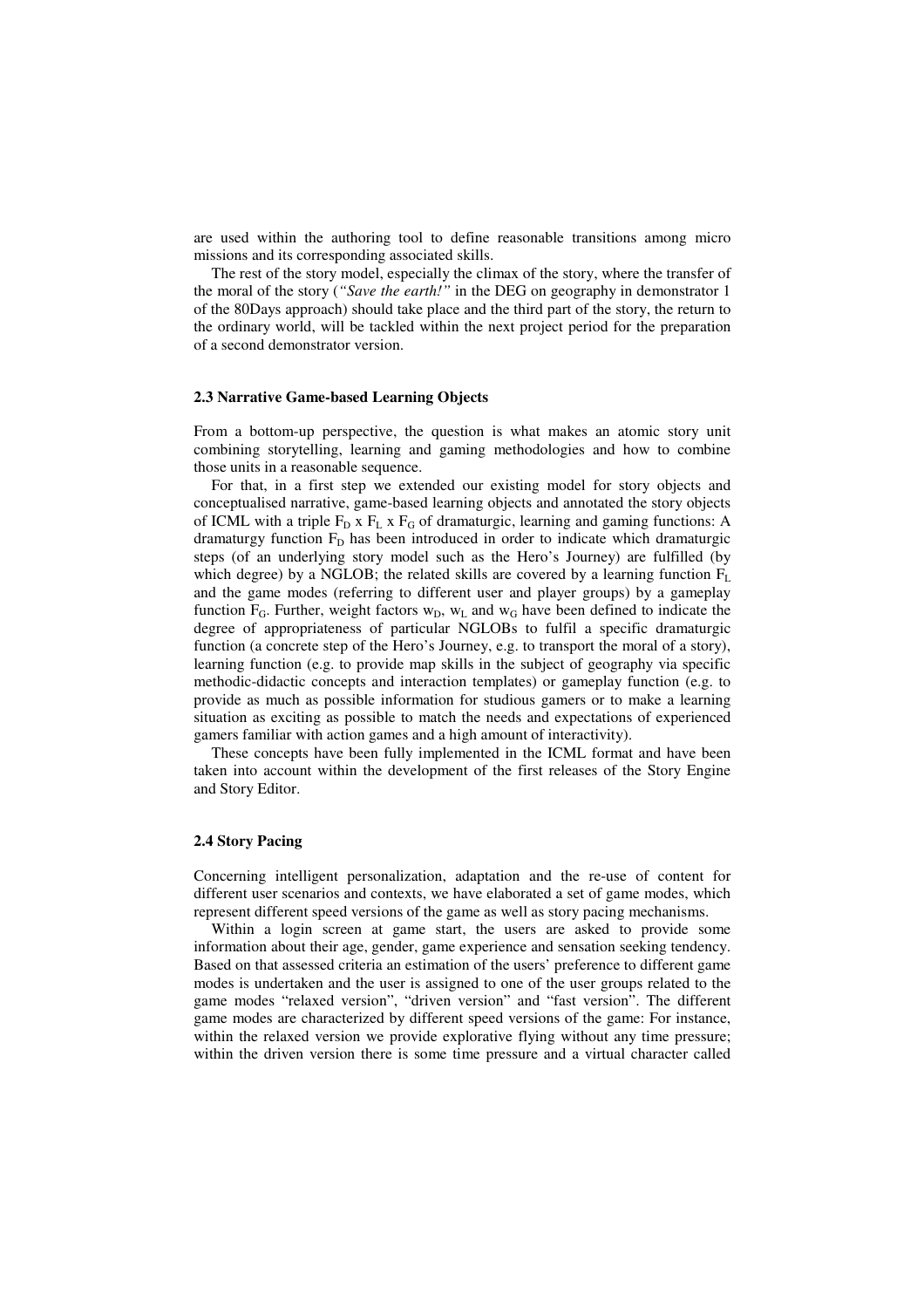"Feon" motivates the player to hurry up at certain moments; the fast version provides a distinct time limit, exciting background music, etc.

From an authoring perspective, the challenging task is to set the story units (i.e. learning and gameplay situations and NGLOBs) in relation to the game modes and to define how a flexible, adaptive NGLOB should be characterized (constitution and behavior during gameplay) for the different game modes respectively player groups.

From a run-time perspective, the story engine first checks which game mode should be applied and then starts to apply all NGLOBs related to those game modes.

# **3 80Days Technical Platform**

The implementation of the framework is based on the results and considerations of theoretical research as described in section 2 as well as in [11] and [5]. Figure 4 provides an overview of the most relevant software modules of the framework:



**Fig. 4.** High-Level Architecture of the 80Days Run-Time System.

A repository of different objects and information builds the basis of the functions of the three major engines involved in the 80Days framework – the Game Engine (GE), the Story Engine (SE) and the adaptive Learning Engine (LE). These objects are provided in different forms, for example as database tables or as files in the file system. Elements of the repository are the assets used in the game, e.g. UI files or 3D objects. Other central parts are the story, encoded in the ICML format, as well as the Context Database, which provides static information about story and gameplay and which manages dynamic information about the development of the story over time during different playing sessions.

#### **3.1 Run-Time Environment**

The main engine the user interacts with is the GE, developed by Testaluna s.r.l. based on the open source Nebula 2 engine and the Managalore framework. The GE handles gameplay mechanics such as steering a UFO, displays the results of interaction and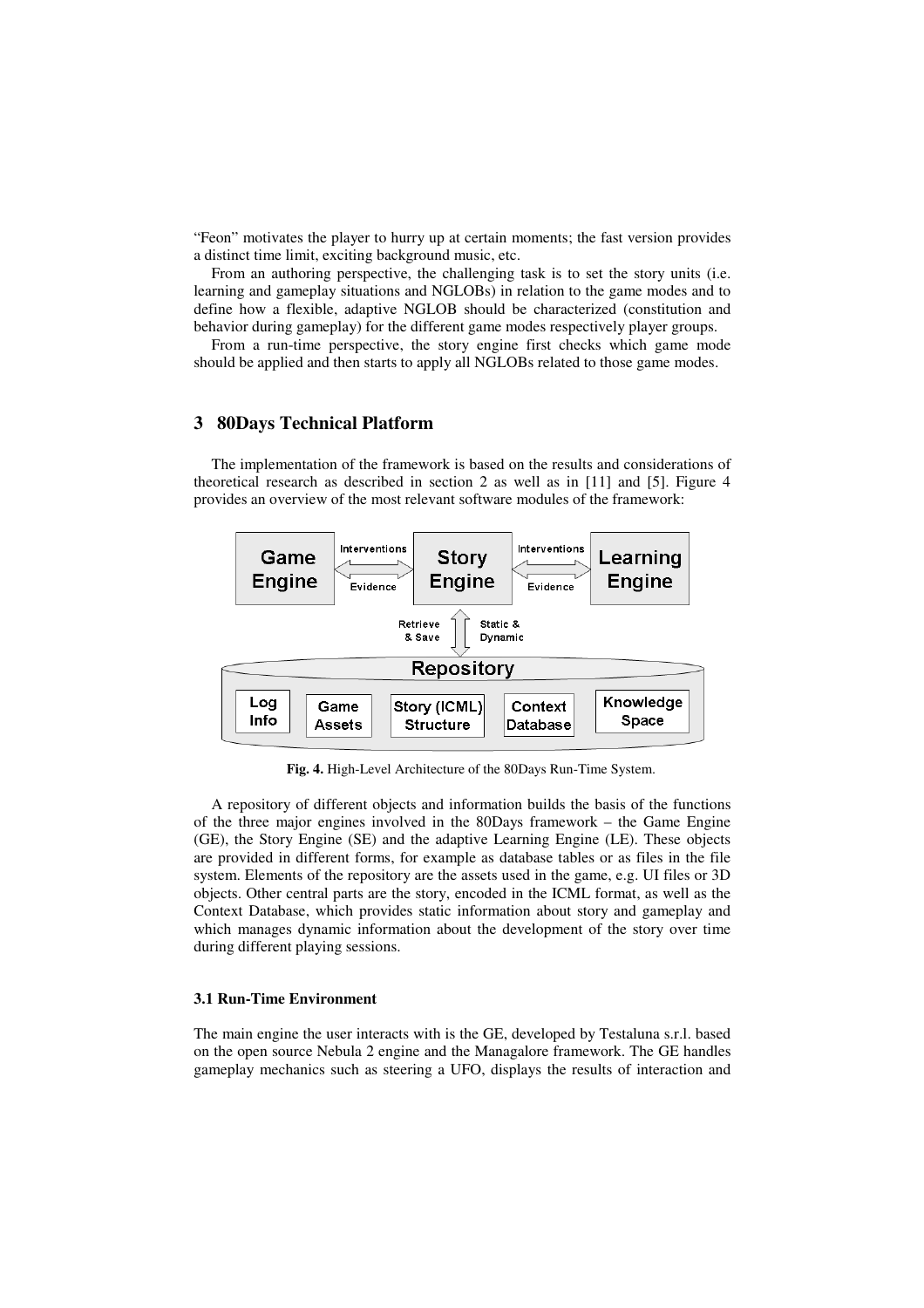abstracts the information about the gameplay into discrete events called game evidence (as described in [10] in the context of the ELEKTRA project).

Game evidence is divulged to both the Story Engine as well as the Learning Engine. The latter is a further development of the Adaptive Learning Engine introduced into the ELEKTRA project by the Knowledge and Data Engineering Group at Trinity College Dublin. For detailed information, see [1] and [15]. The tasks of the Learning Engine are interpreting game evidence, assessing the impact of the evidence on the skill representation of the user and returning so-called adaptive interventions which aim at supporting and motivating the user, for example in the form of dialogues.

The Story Engine is responsible for managing the flow of the story, which can either be on a high level (handling only macro-adaptivity, i.e. the sequencing of large story units) or a fine-grained level (e.g. by managing individual speech acts) for more control. Controlled by the story as described in the corresponding ICML file, the Story Engine reacts to game evidence by evaluating the executable story graph and committing the results to the Game Engine, resulting for example in a change of scenes.



**Fig. 5.** Story Engine as Control Unit

Figure 5 shows a more detailed overview of the interrelation between the Game, Story and Learning Engines. Since the Game and Story Engine are compiled into the same executable and the Story Engine communication components are realized as Managalore-derived classes, the two engines communicate via function calls. The communication between LE and SE is handled via a network protocol since the LE is supplied as a Java application which can run (as "service") on remote computers.

#### **3.2 Authoring Environment StoryTec**

With respect to the overall aim of cost-effective production of learning games, TUD set a RTD focus on the conceptualisation and development not only of a Story Editor, but a comprehensive Rapid Prototyping authoring environment entitled "StoryTec" to compose 80Days like learning games.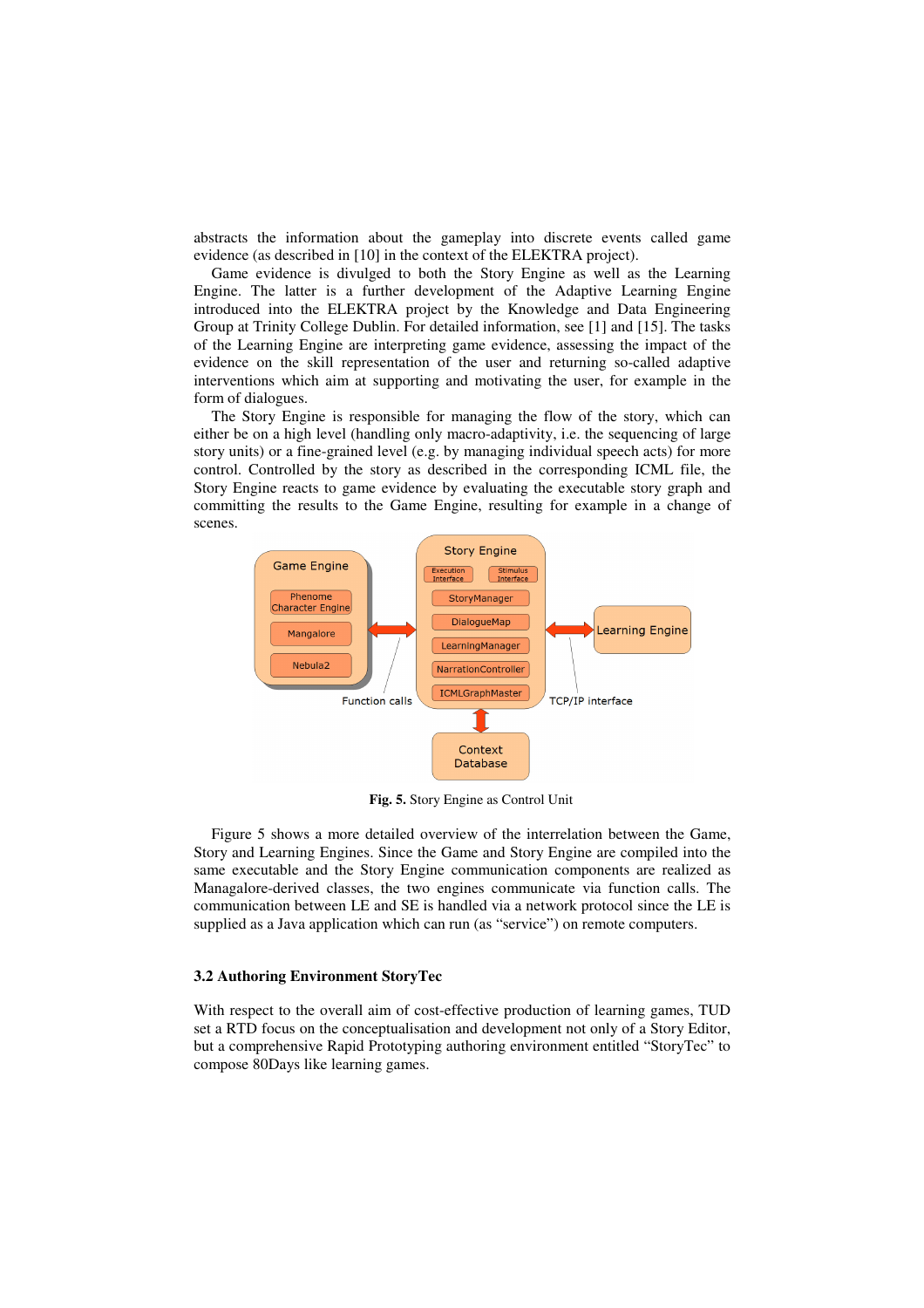Hereby, similar to the previous INSCAPE project, the principal aim is to enable authors, especially non-programmers, to create individual stories and to bring in interactive elements without programming skills: Different editors are provided enabling non-programmers to compose interactive scenarios or to define rules and conditions which are considered within the unfolding process during run-time in order to determine how a story/educational game continues at a specific moment.

Compared to the previous approach of ELEKTRA, StoryTec improves the maintenance and the direct control of the author. While the framework is more restricted than other solutions with full programming languages, the threshold for non-programmers is intended to be much lower, at the same time providing the user (=author, e.g. a geography teacher) a design space to create and explore/test ideas in.



**Fig. 6.** Authoring Environment "StoryTec"

The graphical user interface (see figure 6) has been designed by TUD in cooperation with httc e.V. as institute for applied science and technology transfer, with direct contact to industry in the field of serious games and DEGs. Based on the different identified potential author groups (game designer, pedagogues and content providers, teachers or technicians/game programmers), the GUI design guidelines are following a mixture between underlying methods and concepts of MS Office products (assuming that e.g. teachers are familiar with that kind of tools) and Adobe's Creative Suite (providing designers a familiar look and feel).

A comprehensive description of StoryTec and its support for authors (with less or no programming skills) to create interactive, Story-based DEGs is provided in [14].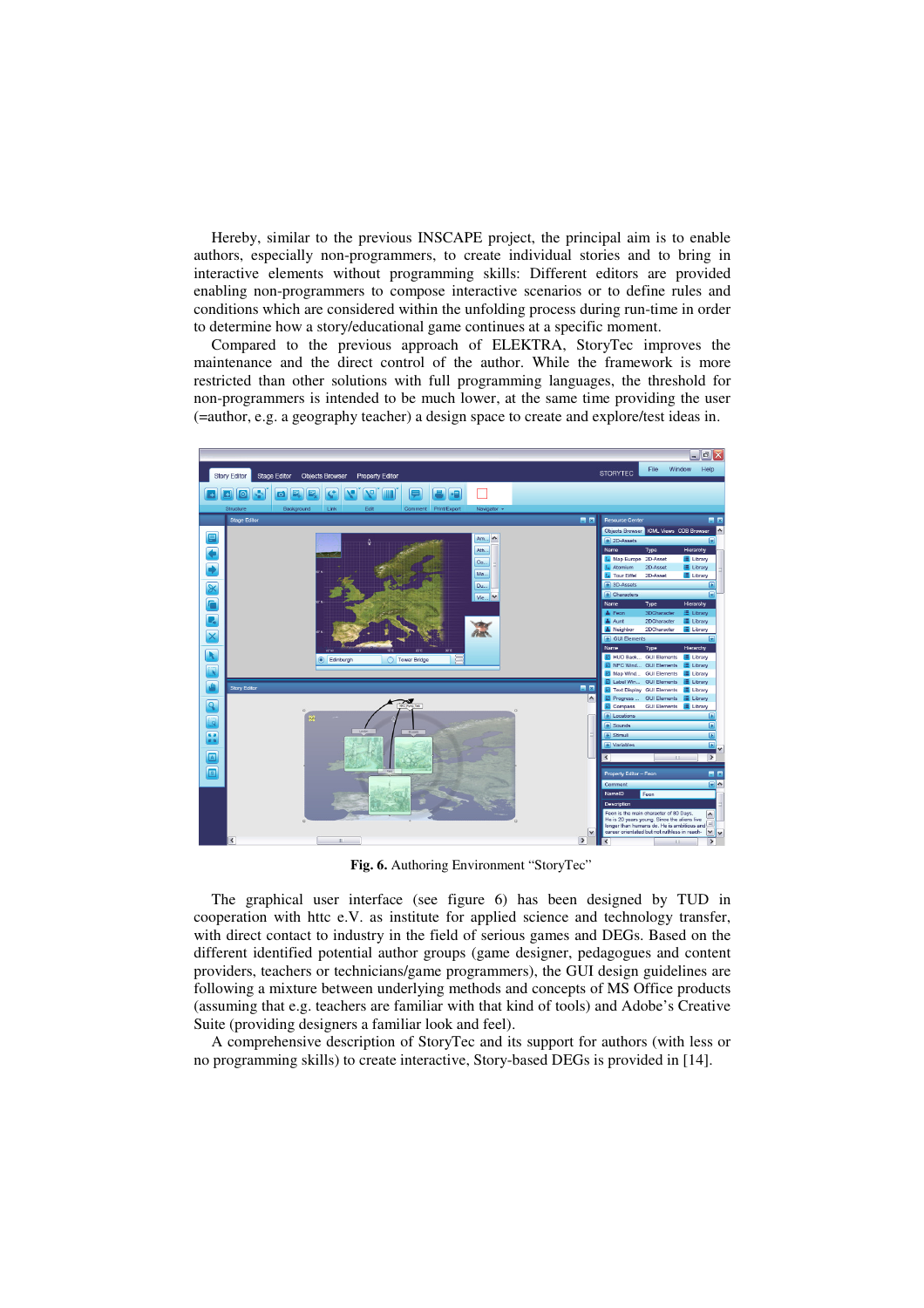#### **4 Conclusion**

TUD's work on adaptive digital storytelling contributes to the two primary goals in 80Days: Both to intelligent personalization and adaptation, as well as to cost reduction on the authoring side.

On the theoretical side, the main results achieved so far include an adaptive storytelling framework providing a) NGLOBs as atomic story units to compose Storybased DEGs, b) a structural model combining linear and modular story forms (a modified version of the Hero's Journey in the case of 80Days) serving as "thread" and c) story pacing mechanisms to personalise and control Story-based DEGs during play taking into account context, player skills and behaviour, game modes etc. in order to decide how a story continues ( $\rightarrow$  sequencing, macro adaptation).

On the practical side, a major portion of the theoretical concepts have been integrated into the early demonstrator version of the 80Days approach: The Story Engine provides interfaces to a Learning Engine and Game Engine; StoryTec as authoring environment enables authors to create and compose "80Days-like" DEGs.

First evaluation studies for the early demonstrator and the DEG on geography confirm the relevance of 80Days' research activities on intelligent personalisation and adaptation as well as efficient authoring and underline the need to make the DEGs more flexible, pleasurable and adaptive considering the overall context and serving the needs and characteristics of users and their skills and background.

Further RTD activities at TUD will be investigated into the conceptual and technological enhancement of intelligent personalisation and adaptation (optimisation of the Story Engine and underlying mechanisms to control Story-based DEGs) as well as authoring (efficient production; re-use of NGLOBs in different scenarios and contexts plus authoring support for non-programmers to create interactive scenarios). Further, an emphasis will be set on evaluation studies, both to get indicators about the user experience during play (soft factors like motivation, fun, suspense) and usability of the authoring environment StoryTec.

### **Acknowledgements**

The research and development introduced in this work is funded by the European Commission under the seventh framework programme in the ICT research priority, contract number 215918 (80Days, www.eightydays.eu).

# **References**

- 1. Albert, D., Hockemeyer, C., Kickmeier-Rust, M. D., Peirce, N., Conlan, O.: *Microadaptivity within Complex Learning Situations - a Personalized Approach based on Competence Structures and Problem Spaces*. 15<sup>th</sup> International Conference on Computers in Education, ICCE 2007 (2007)
- 2. Campbell, Joseph. *The Hero with a Thousand Faces*. 1st edition, Bollingen Foundation, 1949. 2nd edition, Princeton University Press. 3rd edition, New World Library (2008)